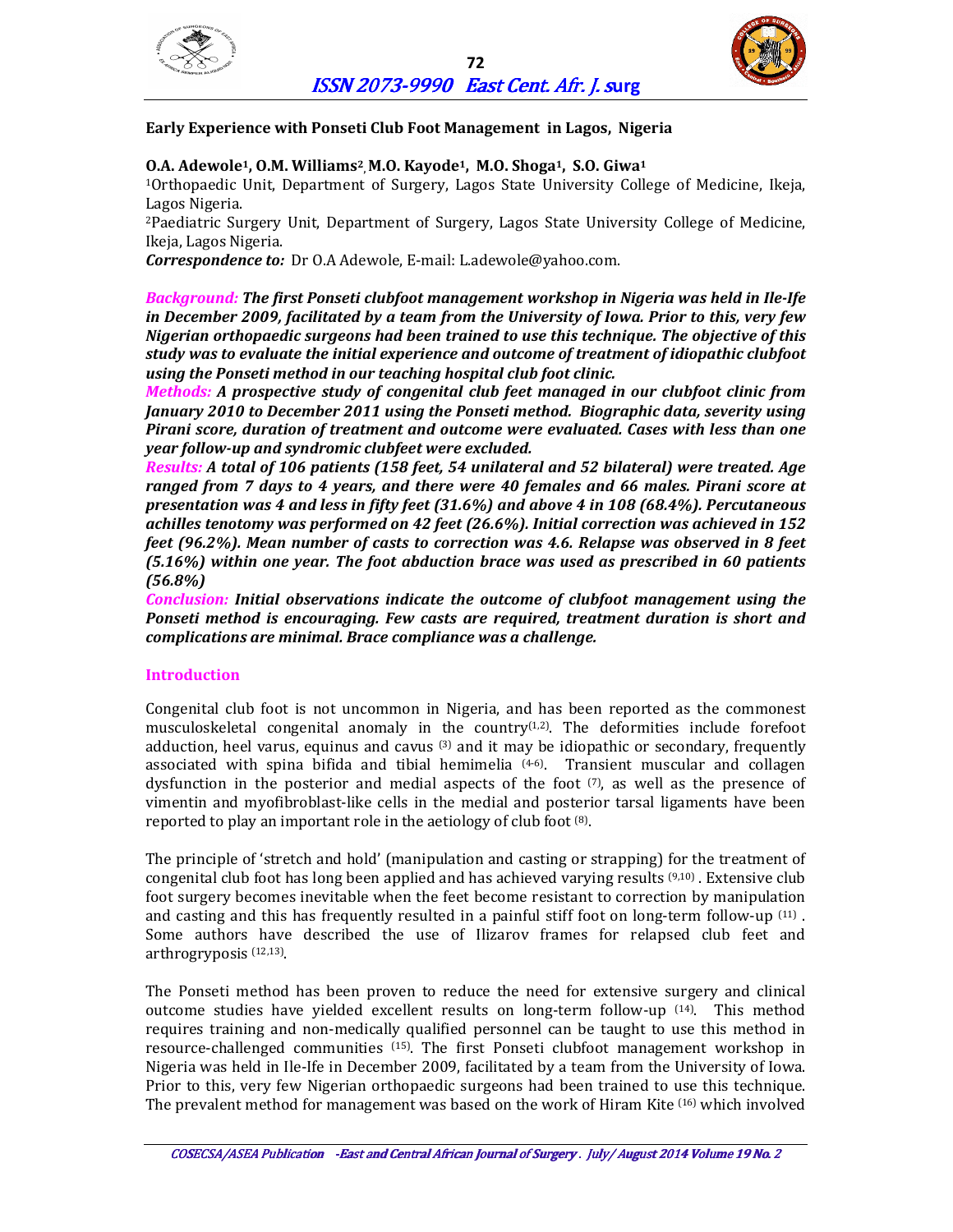



manipulation of the foot at the calcaneo-cuboid joint and progressive dorsiflexion of the foot. Casting protocols differed; some focussing on one deformity at a time (forefoot adduction, varus, then equinus), whilst others corrected all deformities at once. Most surgeons opted for an above knee cast until satisfactory correction of the equinus was achieved and thereafter replaced it with a below-knee (retention) cast. Furthermore, the timing of cast changes differed, from two to three, or even up to 6-week intervals. Reports on the outcome of these various methods in Nigeria are not known, but casual observations in our unit prior to adoption of the Ponseti protocol, showed that the mean duration to correction was 3 months, but 49% had recurred by one year.

We started using the Ponseti protocol in January 2010 and this is a report of our initial experience.

### **Patients and Methods**

From January 2010, all the patients referred to our club foot clinic with congenital club foot were managed using the Ponseti protocol. As soon as they were referred, the nurses in the unit counseled the mothers, disabusing their minds of various unproven beliefs for its causation such as witchcraft and explaining what the treatment involved as well as the prognosis. The biographic data, family history, home addresses and telephone contacts were recorded at the first visit. Next, they were seen by the principal authors who assessed the severity using Pirani score <sup>(17)</sup>, and examined for any other congenital anomalies. Foot manipulation and casting was carried out by the authors using the Ponseti method  $(7)$ . This involved initial supination of the forefoot to align it with the hind foot and subsequent progressive foot abduction until the head of the talus was properly articulated with the navicular. Thereafter, any residual equinus deformity was corrected by percutaneous Achilles tenotomy.The limbs were all immobilized in above-knee casts which were changed weekly until correction was achieved. A final three-week cast was applied after correction with or without heel cord tenotomy, which was carried out under local anaesthesia when indicated, with a size 15 surgical blade. After deformity correction, the patients were fitted with locally fabricated Steenbeck Foot Abduction Braces (SFAB) (Figure 1), and seen two weeks later to see if they had been wearing the braces properly. Thereafter, they were seen at 3-monthly intervals to assess for relapse and to ascertain brace compliance. Patients who missed clinic appointments were contacted by telephone and encouraged to visit the next clinic.

Statistical package for social sciences (SPSS) software was used for the purpose of analyzing data which included biographic data, severity (pirani score) at presentation, number of casts, duration of treatment, surgical intervention (tenotomy, tibialis anterior transfers, tendo-achilles elongation and posteromedial releases) if performed. Treatment outcome was determined by initial foot correction, relapse and complications of treatment. All patients followed up for less than one year and those with syndromic clubfeet were excluded from the study.

### **Results**

On the whole, there were 106 patients, 54 had unilateral club foot and 52 had bilateral clubfoot with a total of 158 feet. Age at presentation ranged from 7 days to 4 years, seventy five (70.8%) presented in the first 6 months of life (Figure 2). There were 40 females and 66 males (male/female ratio 1:1.6) (Figure 3). Pirani score at presentation was 4 and less in fifty feet (31.6%). One hundred and eight feet (68.4%) had a Pirani score above 4 (Figure 4). Percutaneous tenotomy was performed on 42 feet (26.6%) with only one case of bleeding which subsided after local pressure was applied. Initial correction was achieved in 152 feet (96.2%) by serial manipulation, casting and percutaneous tenotomy when required. The total number of casts ranged from 3-9, the mean number of casts to correction being 4.6.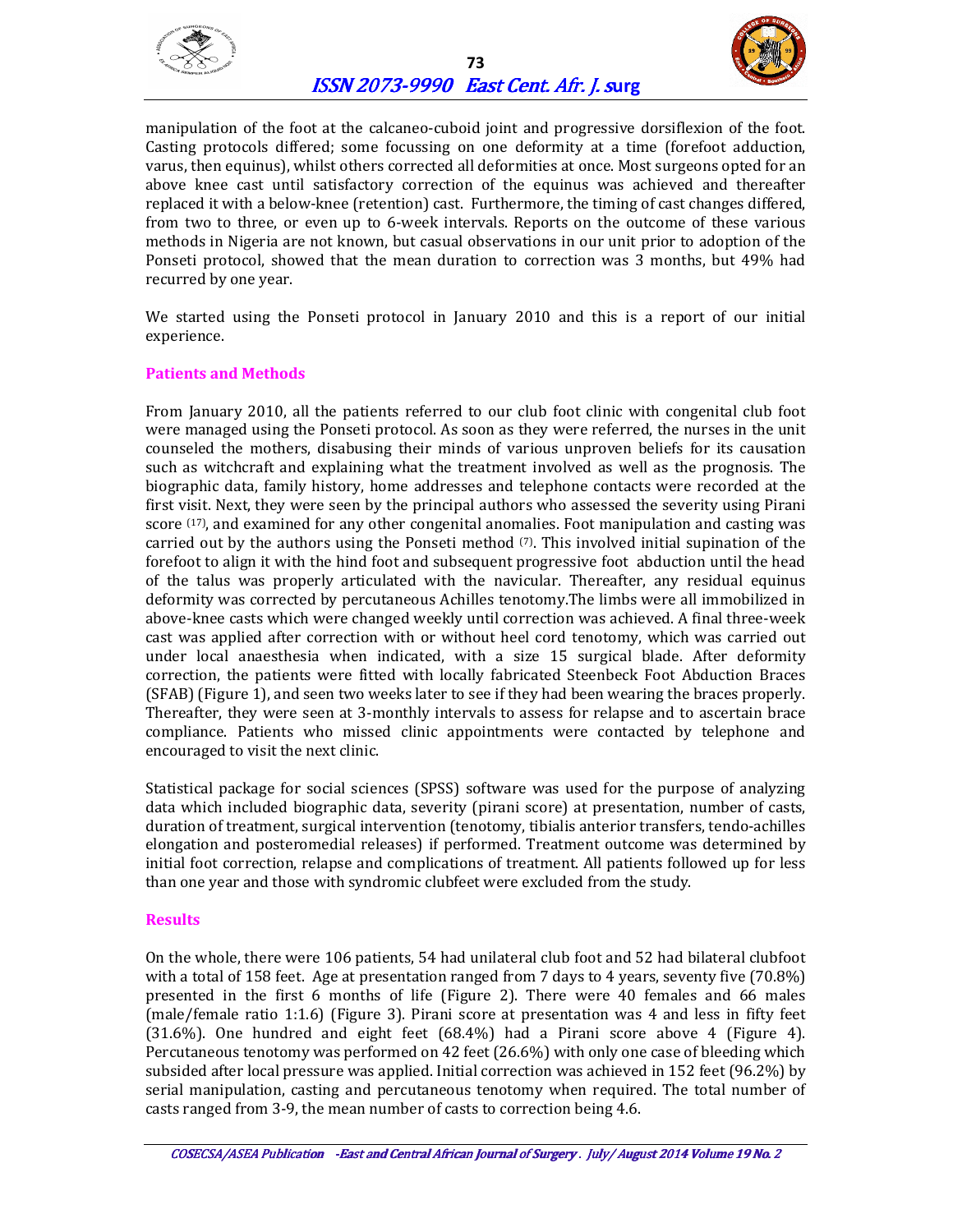



Six feet required open elongation of the tendo-achilles, three of which also had posterior capsulotomy. Relapse was observed in 8 feet (5.16%) within one year, and all these patients did not use the foot abduction brace as prescribed. Cast complications (blisters, ulcers and skin rashes) were found in 9 feet, two of which had to be left out of cast for one week each. The foot abduction brace was used as prescribed in only 60 patients (56.8%). Reasons given for not wearing the brace as prescribed included mother's embarrassment, lack of funds, babies' discomfort and removal of braces by the older children

#### Steenbeck foot abduction brace **Figure 1.**



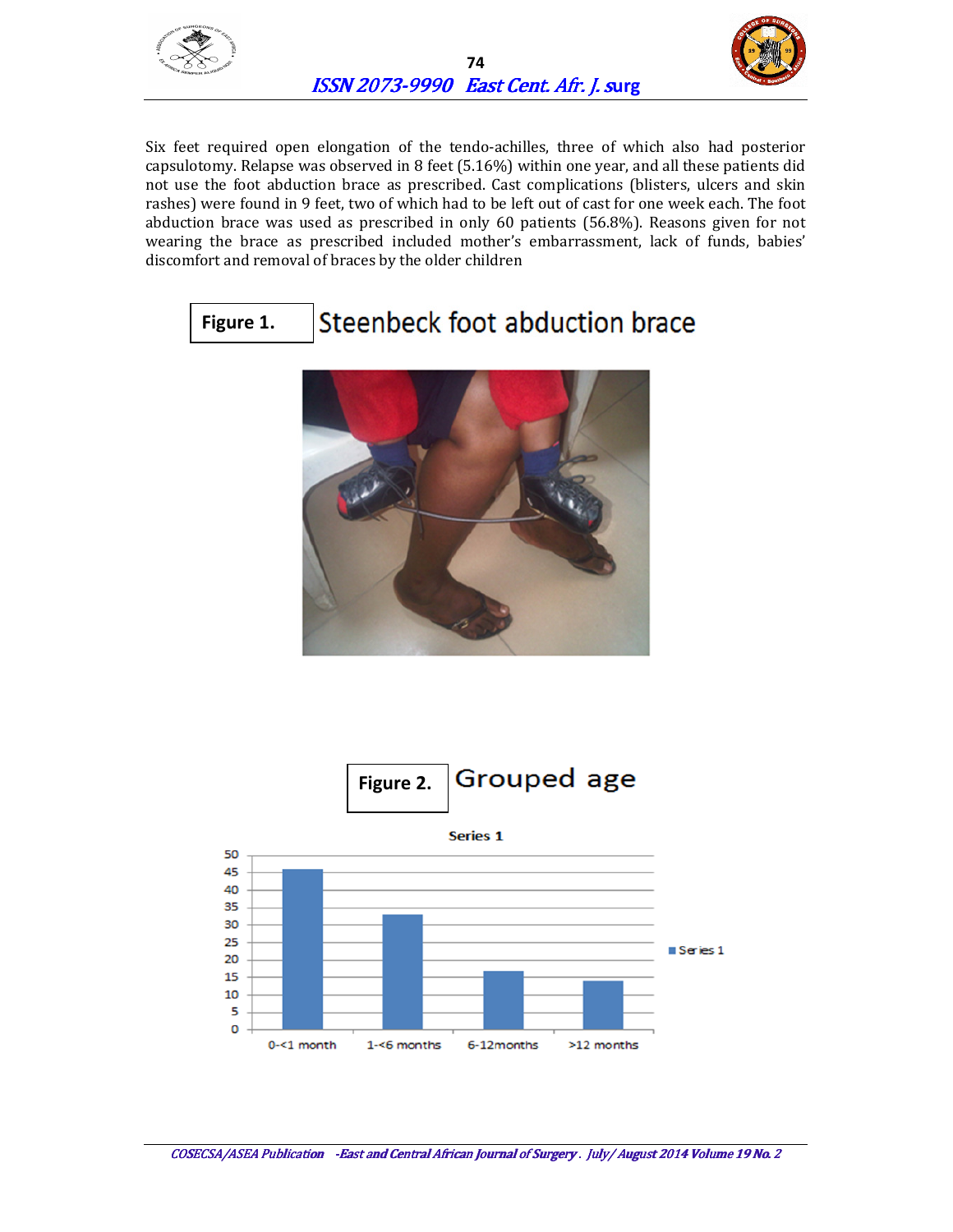





### **Discussion**

Although Ponseti first described his method of treatment of club foot in 1963, it took over 30 years for the method to catch on with the orthopaedic community worldwide. This was influenced by the encouraging long term results published by him and early converts  $(9,10)$ . Ponseti's detailed explanation of the relationship between the tarsal bones in club foot confirmed with MRI and ultrasound are in support of his method (18,19) .

In this study, the patients presented at an earlier age than in our previous study carried out before we set up a formal club foot clinic (1). This may have been as a result of greater awareness amongst the populace that the condition can be treated. The interaction amongst mothers with children at different stages of treatment may have improved their understanding of the condition and treatment outcome and bolstered their confidence in the treatment. Using the Pirani score to assess severity, the vast majority (69.8%) of club feet were severe with a score of 4 and above. Non-idiopathic (syndromic) clubfeet were excluded from this study. These have been observed in other studies to take longer to correct and are more prone to relapse <sup>(20)</sup>.

Percutaneous Achilles tenotomy was performed in only 26.6% of the feet, far below most other studies  $(21-23)$ . In spite of the evidence of complete regeneration of the Achilles tendon after 6 weeks, demonstrated clinically and ultrasonographically in a study  $^{(24)}$ , the authors' were reluctant to perform this procedure routinely, preferring to use a few more casts. This may have been because all the tenotomies were performed under local anaesthesia and the reported complications are well known (25) .

The total number of casts applied until initial correction was achieved ranged between 3 and 9, with a mean of 4.6 which is well within the average reported by other authors  $(21,23)$ . After one year's follow-up, only 5.2% had relapsed, and they were all cases that did not use the foot abduction brace as prescribed. Non-compliance with the use of the brace has been found to be the factor most related to the risk of recurrence<sup>(26)</sup>. Cast complications (ulcers, blisters and rashes) were minimal, which suggests that this method of treatment is associated with minimal complications when properly carried out.

 The main limitation of this study is the one-year follow-up period, but we are eager to reveal that we have tried this method which has yielded very satisfactory results so far. However, we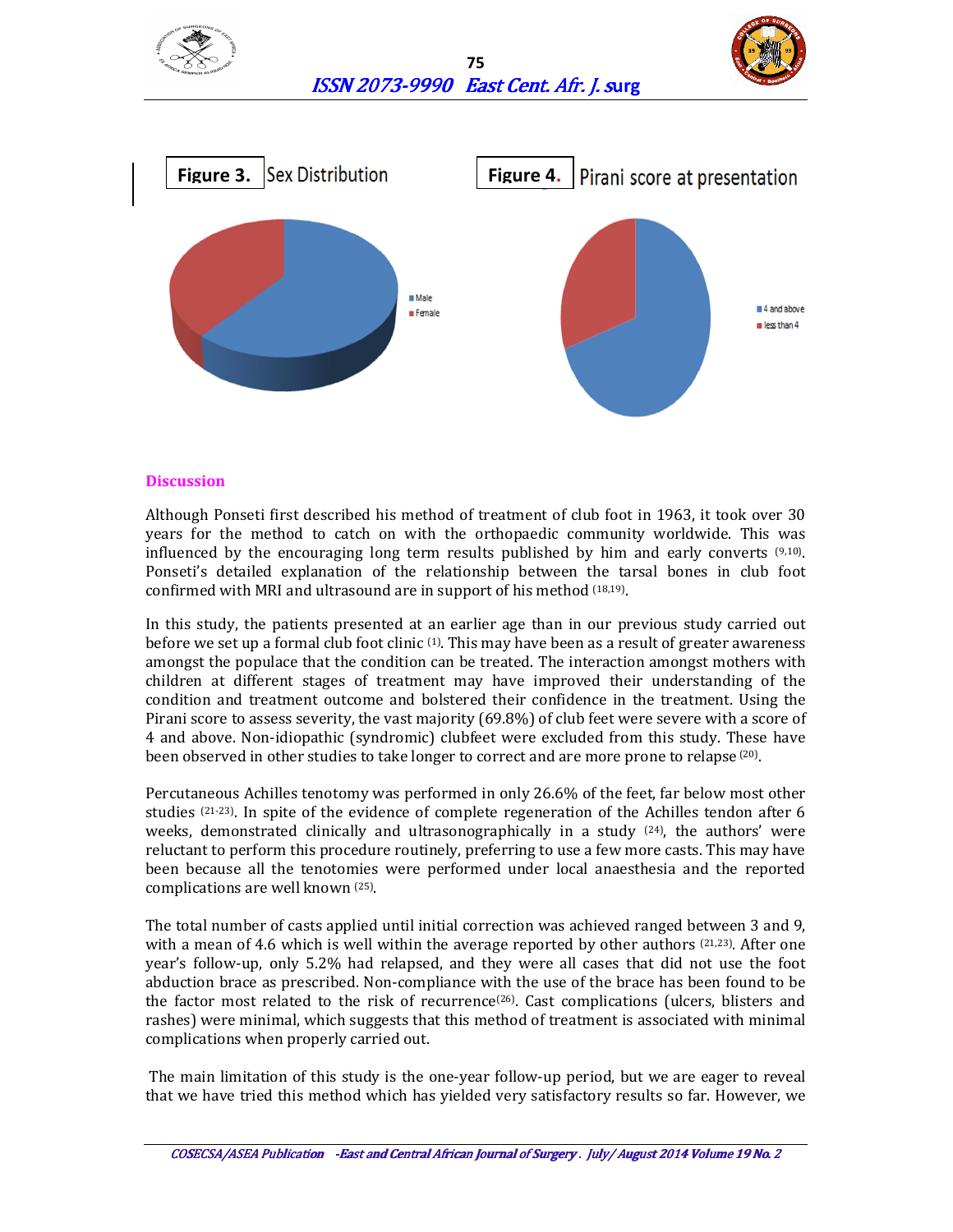



need to review the relapse rate again over the following years, because of the large number of patients who did not use the brace as prescribed.

# **Conclusion**

Early observations suggest that the results of Ponseti method of club foot management are consistent and reproducible in West Africa.

# **References**

- 1. Adewole OA, Giwa SO, Kayode MO, Shoga MO Balogun, RA. Congenital Club Foot in a Teaching Hospital in Lagos, Nigeria. African Journal of Medicine and Medical Sciences. (2009)38: 203-206
- 2. Omololu B, Ogunlade SO, Alonge TO. Pattern of orthopaedic malformations in an African teaching hospital. West Afr J Med. 2005; 24 (2): 92-95
- 3. Irani MN, Sherman MS. Pathological anatomy of club foot. J. Bone Joint Surg (Am). 1963; 45-A: 45-52
- 4. Frischhut B, Stockl B, Landauer F et al. Foot deformities in adolescents and young adults with spina bifida. J Paediatr Orthop B.2000; 9 (3): 161-9
- 5. Kyzer SP, Stark SL (1995) Congenital idiopathic club foot deformities. Aorn J. 1995; 61 (3): 492-506.
- 6. Tayton KJ, Weisl H. The spina bifida club foot. Z Kinderchir Grenzgeb. 1979; 28 (4): 401- 8
- 7. Ponseti I. Congenital clubfoot-Fundamentals of treatment. Oxford/New York; Oxford University Press, 1996.
- 8. Sano H, Uhiboff H, Jarvis J et al. Patrhogenesis of soft tissue contracture in club foot. J Bone Joint Surg Br 1998:80 641-4.
- 9. Llaaveg SJ, Ponseti IV. Long term results of treatment of congenital club foot. J. Bone Joint Surg. Am 1960; 62: 23-31.
- 10. Ippolito E, Farsetti P, Caterini R, Tudisco C. Long term comparative results in patients with congenital club foot treated with two different protocols. J. Bone Joint Surg. Am. 2003; 85: 1286-1294.
- 11. Aronson J, Puskarich CL. Deformity and disability from treated club foot. J. Pediatr orthop. 1990; 10: 109-119
- 12. Bradish CF, Noor S. Ilizarov method in the management of relapsed club feet. J. Bone Joint Surg. Br 2000. 82-B; 3: 387-391.
- 13. Choi IH, Yang MS, Chung CY, Cho CJ, Sohn YJ. The treatment of recurrent arthrogrypotic club foot in children by Ilizarov method: A preliminary report. J. Bone Joint Surg. Br 2001. 83-B; 5: 731-737
- 14. Cooper DM, Dietz FR. Treatment of idiopathic clubfoot. A thirty year follow up note. J Bone Joint Surg Am. 1995; 17: 1477-1489
- 15. Tindall, A J, Steinlechner, CWB, Lavy, C B, Mannion, S, Mkandawire, N. Results of Manipulation of Idiopathic Clubfoot Deformity in Malawi by Orthopaedic Clinical Officers Using the Ponseti Method: A Realistic Alternative for the Developing World? J. Paediatr orthop 2005. 25 (5): 627-629.
- 16. Kite J H. Principles Involved in the Treatment of Congenital Club-Foot. J Bone Joint Surg Am, 2003; 85(9):1847-1847
- 17. Pirani S, Outerbridge HK, Sawatzky B, Stothers K. A reliable method of clinically evaluating a virgin clubfoot evaluation. 21st SICOT Congress 1999.
- 18. Pirani s, Zeznik L, Hodges D. magnetic Resonance imaging study of the congenital clubfoot treated with Ponseti method. J. Paediatr Orthop. 2001 21: 719-726
- 19. Desai S, Aroojis A, Mehta R. Ultrasound evaluation of clubfoot correction during Ponseti treatment. J. Paediatr orthop 2008; 28: 53-59.

COSECSA/ASEA Publication - East and Central African Journal of Surgery . July/ August 2014 Volume 19 No. 2